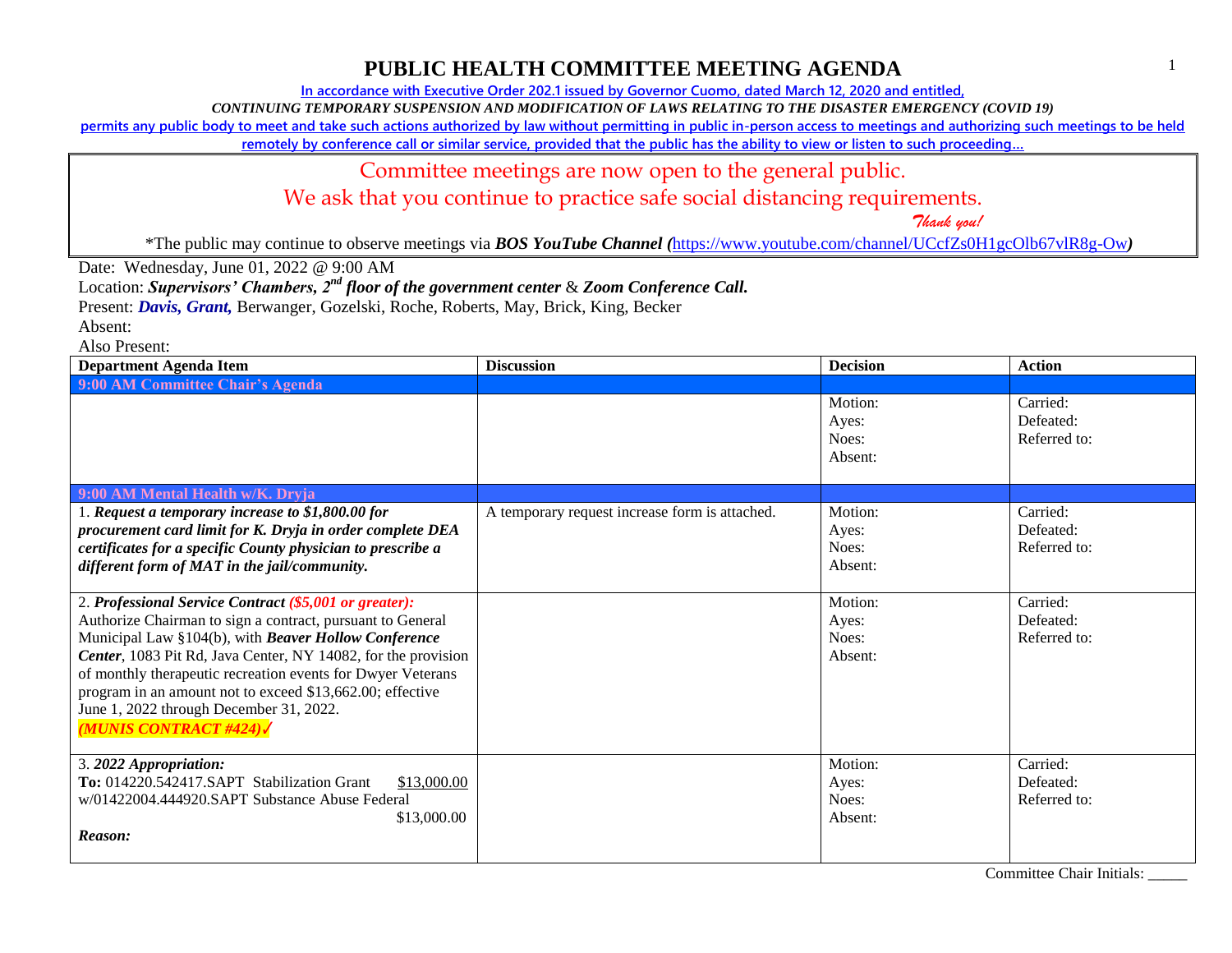### **PUBLIC HEALTH COMMITTEE MEETING AGENDA**

**In accordance with Executive Order 202.1 issued by Governor Cuomo, dated March 12, 2020 and entitled,**

*CONTINUING TEMPORARY SUSPENSION AND MODIFICATION OF LAWS RELATING TO THE DISASTER EMERGENCY (COVID 19)*

**permits any public body to meet and take such actions authorized by law without permitting in public in-person access to meetings and authorizing such meetings to be held** 

**remotely by conference call or similar service, provided that the public has the ability to view or listen to such proceeding…**

#### Committee meetings are now open to the general public.

We ask that you continue to practice safe social distancing requirements.

 *Thank you!*

\*The public may continue to observe meetings via *BOS YouTube Channel (*<https://www.youtube.com/channel/UCcfZs0H1gcOlb67vlR8g-Ow>*)*

Date: Wednesday, June 01, 2022 @ 9:00 AM

Location: *Supervisors' Chambers, 2nd floor of the government center* & *Zoom Conference Call.*

Present: *Davis, Grant,* Berwanger, Gozelski, Roche, Roberts, May, Brick, King, Becker

Absent:

Also Present:

| <b>Department Agenda Item</b>                                          | <b>Discussion</b>                                | <b>Decision</b> | <b>Action</b> |
|------------------------------------------------------------------------|--------------------------------------------------|-----------------|---------------|
| 2. Amend Resolution No. 22-270:                                        |                                                  | Motion:         | Carried:      |
| Authorize Chairman to sign an Amended Contract with                    |                                                  | Ayes:           | Defeated:     |
| Corral Custom Catering, PO Box 26, Perry NY 14530 to                   |                                                  | Noes:           | Referred to:  |
| reflect the following revisions: increase contract amount by           |                                                  | Absent:         |               |
| \$805.00 to an amount not to exceed \$6,000; all else remains          |                                                  |                 |               |
| the same. (MUNIS CONTRACT #300)                                        |                                                  |                 |               |
|                                                                        |                                                  |                 |               |
| 9:15 AM Public Health w/G. Collins, L. Paolucci, R. Jines & J. Merrill |                                                  |                 |               |
| 1. Amend Resolution #21-348 (August 10, 2021)                          |                                                  | Motion:         | Carried:      |
| Authorizing Chairman/Commissioner of Health to sign a grant            |                                                  | Ayes:           | Defeated:     |
| application and acceptance aware with Health Research,                 |                                                  | Noes:           | Referred to:  |
| Inc., 150 Broadway, Suite 560, Menands, NY 12204 for                   |                                                  | Absent:         |               |
| COVID-19 screening testing program funding to support and              |                                                  |                 |               |
| maintain in-person learning in a minimum amount of nine                |                                                  |                 |               |
| hundred eighty-six thousand one hundred fourteen dollars               |                                                  |                 |               |
| (\$986,114.00); effective July 1, 2021 through July 31, 2022.          |                                                  |                 |               |
| Extend grant term through July 31, 2023; all else remains              |                                                  |                 |               |
| the same. <b>MUNIS CONTRACT #447/</b>                                  |                                                  |                 |               |
| 2. Amend Salary Schedule "S":                                          | J. Merrill has been an employee of Wyoming       | Motion:         | Carried:      |
| Apply the 2022 COLA to the Fiscal Administrator position               | County since 2014, with the Health Department    | Ayes:           | Defeated:     |
| (#089.405) at the Health Department, effective January 1,              | 2018 in positions of increasing responsibility.  | Noes:           | Referred to:  |
| 2022, retroactive.                                                     | Given Ms. Merrill's performance and service to   | Absent:         |               |
|                                                                        | Wyoming County, I am advocating for her          |                 |               |
|                                                                        | eligibility to receive the 2022 COLA adjustment. |                 |               |
|                                                                        | Original request and justification submitted by  |                 |               |
|                                                                        | email February, 2022.                            |                 |               |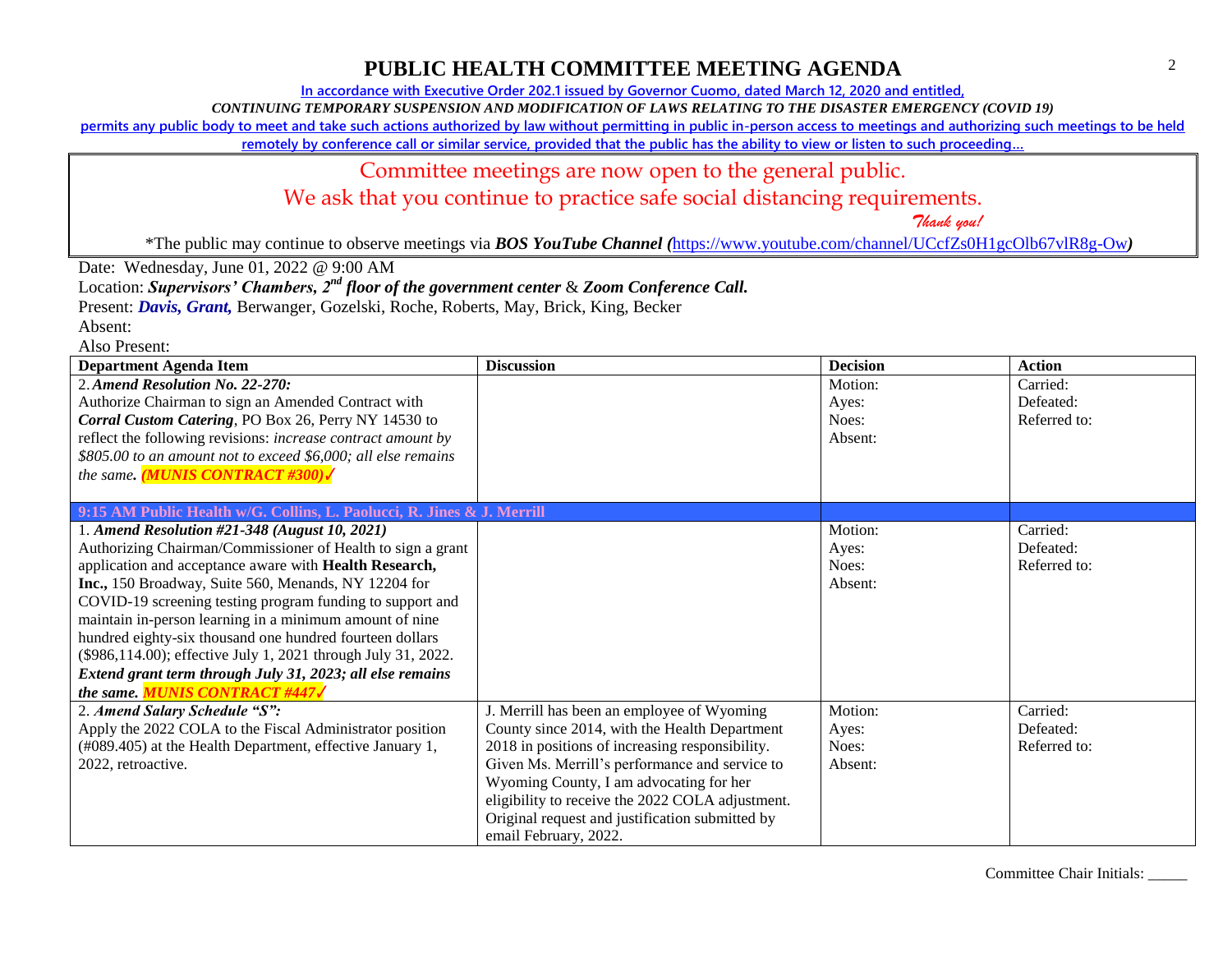# **PUBLIC HEALTH COMMITTEE MEETING AGENDA**

**In accordance with Executive Order 202.1 issued by Governor Cuomo, dated March 12, 2020 and entitled,**

*CONTINUING TEMPORARY SUSPENSION AND MODIFICATION OF LAWS RELATING TO THE DISASTER EMERGENCY (COVID 19)*

**permits any public body to meet and take such actions authorized by law without permitting in public in-person access to meetings and authorizing such meetings to be held** 

**remotely by conference call or similar service, provided that the public has the ability to view or listen to such proceeding…**

### Committee meetings are now open to the general public.

We ask that you continue to practice safe social distancing requirements.

 *Thank you!*

\*The public may continue to observe meetings via *BOS YouTube Channel (*<https://www.youtube.com/channel/UCcfZs0H1gcOlb67vlR8g-Ow>*)*

Date: Wednesday, June 01, 2022 @ 9:00 AM

Location: *Supervisors' Chambers, 2nd floor of the government center* & *Zoom Conference Call.*

Present: *Davis, Grant,* Berwanger, Gozelski, Roche, Roberts, May, Brick, King, Becker

Absent:

Also Present:

| <b>Department Agenda Item</b>                                                                                    | <b>Discussion</b> | <b>Decision</b> | <b>Action</b> |
|------------------------------------------------------------------------------------------------------------------|-------------------|-----------------|---------------|
| 3. Overnight Travel Authorization                                                                                |                   | Motion:         | Carried:      |
| R. Hamilton to attend NYS Annual Training School for                                                             |                   | Ayes:           | Defeated:     |
| Weights & Measures in Syracuse, NY, July 25 - July 27,                                                           |                   | Noes:           | Referred to:  |
| 2022. The county car will be used. Employee expenses,                                                            |                   | Absent:         |               |
| lodging, travel budgeted.                                                                                        |                   |                 |               |
|                                                                                                                  |                   |                 |               |
| 4. Overnight Travel Authorization                                                                                |                   | Motion:         | Carried:      |
| D. Parfitt and R. Jines to attend Advanced Skills & Scenarios                                                    |                   | Ayes:           | Defeated:     |
| Training in Oriskany, NY, June 2-3, 2022. The county car                                                         |                   | Noes:           | Referred to:  |
| will be used. Employee lodging expenses, lodging, travel                                                         |                   | Absent:         |               |
| budgeted; some expenses paid by NYS Homeland Security.                                                           |                   |                 |               |
|                                                                                                                  |                   |                 |               |
|                                                                                                                  |                   |                 |               |
|                                                                                                                  |                   | Motion:         | Carried:      |
| 5. $FYI \sim Contract$ (\$3,000 and under):                                                                      |                   |                 | Defeated:     |
| • Authorize Chairman/Commissioner of Health or designee to sign a contract, pursuant to General Municipal Law    |                   | Ayes:           |               |
| §104(b), with Warsaw Penny Saver, 72 North Main Street, Warsaw, NY 14569 for the provision of printed            |                   | Noes:           | Referred to:  |
| Navigator ad insert for full Penny Saver household distribution in Wyoming County in an amount not to exceed     |                   | Absent:         |               |
| \$2,999.00; effective June 1, 20222 through July 31, 2022; fully reimbursed by Navigator grant (MUNIS            |                   |                 |               |
| CONTRACT #449) $\checkmark$                                                                                      |                   |                 |               |
| • Authorize Chairman/Commissioner of Health or designee to sign a contract, pursuant to General Municipal Law    |                   |                 |               |
| §104(b), with Lamar Outdoor Advertising, 389 Exchange Street, Buffalo, NY 14204 for the provision of billboard   |                   |                 |               |
| advertising in amount not to exceed \$2,000; effective June 20, 20222 through July 31, 2022; fully reimbursed by |                   |                 |               |
| Navigator grant (MUNIS CONTRACT #450)                                                                            |                   |                 |               |
|                                                                                                                  |                   |                 |               |
|                                                                                                                  |                   |                 |               |
|                                                                                                                  |                   |                 |               |